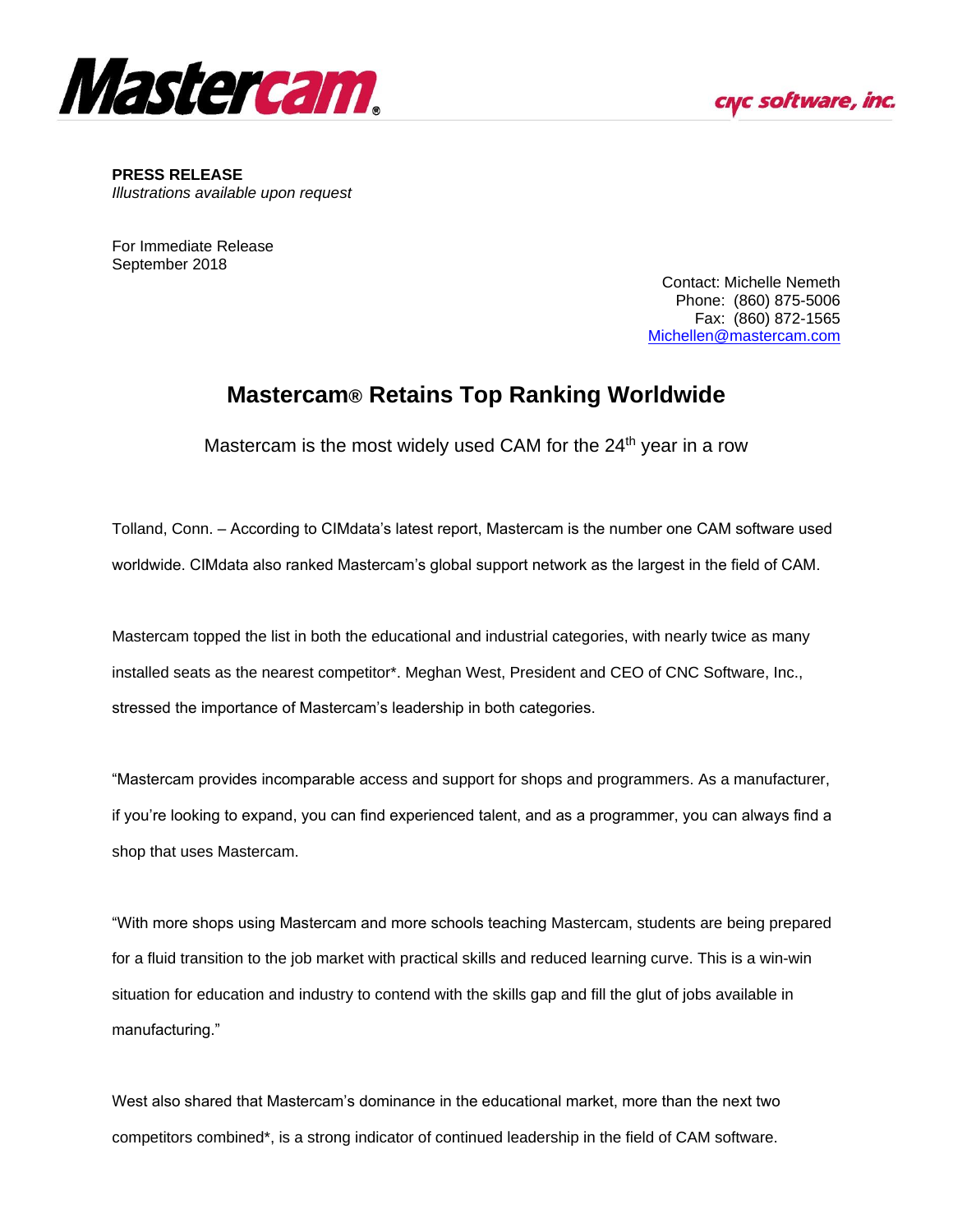"When we say that Mastercam is *Shaping the Future of Manufacturing™*, we are talking about more than technological advancements. We are talking about our commitment to an incredible array of schools, educators and organizations, working with our global support network to make sure students of all ages are introduced to opportunities in manufacturing and taught the programming skills necessary for meaningful employment."

However, according to West, driving productivity and innovation in industry is still an important aspect of Mastercam's appeal. "This accomplishment really demonstrates our complete dedication to the worldwide manufacturing community. And while it's an honor to be recognized as leaders in the global market, I'm excited for the opportunity to thank our users. It's their feedback and input that helps us develop Mastercam responsively—to stay at the forefront of manufacturing technology and productivity year after year. We wouldn't be number one without them!"

*\* According to CIMdata, Inc.*

## **About Mastercam**

Founded in 1983, CNC Software, Inc. is a privately held company headquartered in Tolland, Connecticut, with corporate offices in Switzerland and China. The company develops Mastercam, a suite of CAD/CAM software created to reduce production time and expense with efficient machining strategies and advanced toolpath technologies. Mastercam is the world's #1 CAM software, with more than 250,000 installations in industries such as moldmaking, automotive, medical, aerospace, consumer products, education, and prototyping. It is distributed through an international channel of authorized Mastercam Resellers in 75 countries, providing localized sales, training, and support for 2- through 5-axis routing, milling, and turning; 2- and 4-axis wire EDM; 2D and 3D design; surface and solid modeling; artistic relief cutting; and Swiss machining. For more information, visit [www.mastercam.com.](http://www.mastercam.com/)